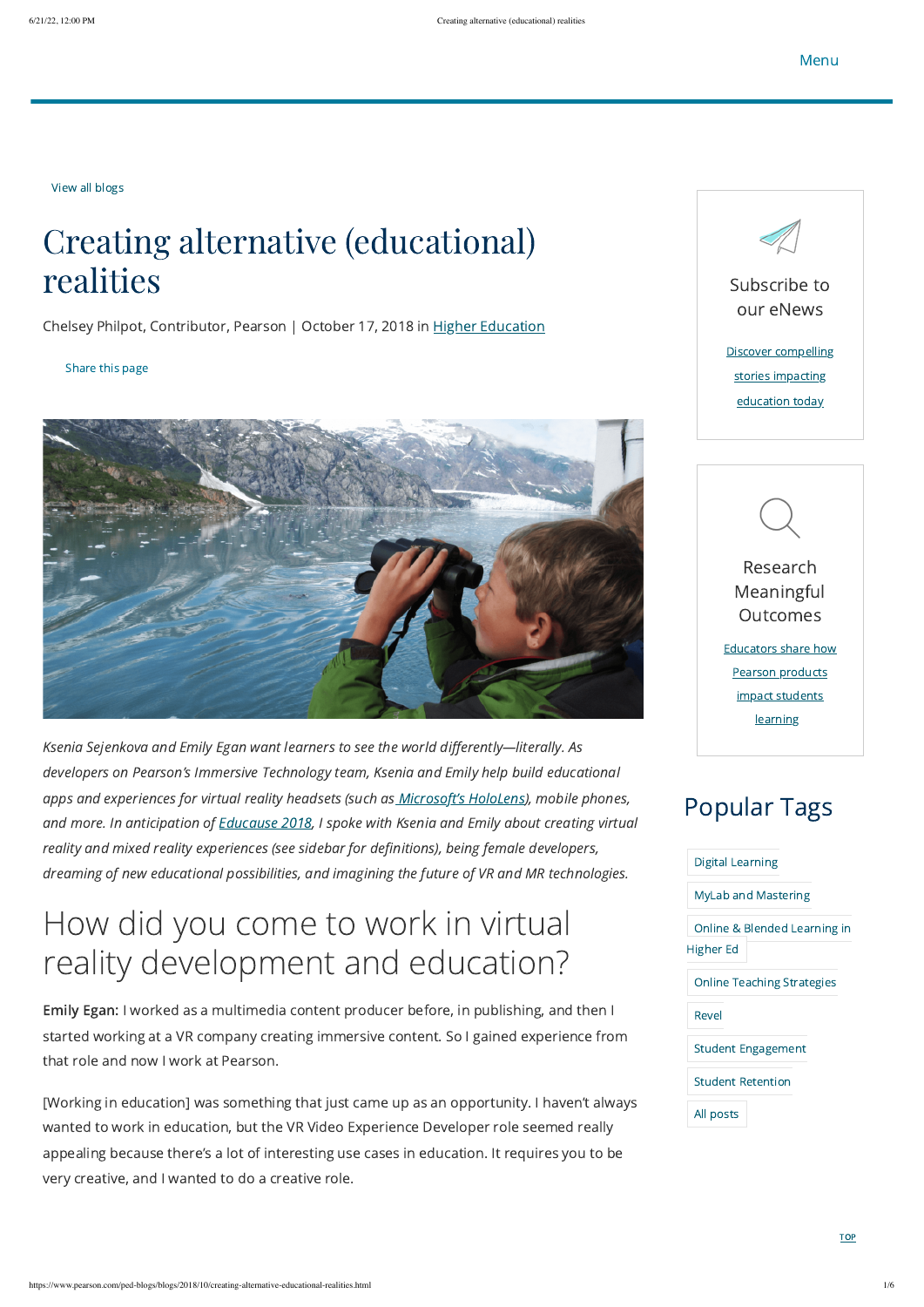**[TOP](#page-0-0)** 

Ksenia Sejenkova: My background is in video. I used to be an editor. That's how I learned about 360 [video.](https://www.pearson.com/uk/web/pearsontq/our-training-services/immersive-learning/virtual-reality-and-360-video.html) But then I tried VR-got really into that-did a master's in interactive technology and started working at Pearson, so I combined my video background and technology interests.

VR creates an experience where learners, usually through headsets or special goggles such as Google [Daydream](https://vr.google.com/daydream/) or [Oculus](https://www.oculus.com/rift/#oui-csl-rift-games=mages-tale) Rift, are fully immersed in a digital reality that's completely separate from the real world. Examples of virtual reality include [Google](https://www.google.com/earth/) Earth and Hold the World with David [Attenborough](https://www.factory42.uk/holdtheworld).

Experiences like these are when you don't…feel equal.

Mixed reality is fairly self-explanatory. It's an immersive technology that melds the virtual and the real, enabling learners to interact with virtual elements (e.g., holograms) imposed on the real world. Examples of MR/AR include [Pokémon](https://www.pokemongo.com/en-us/) Go, Snapchat Filters, and Pearson's [HoloPatient](https://www.microsoft.com/en-us/p/holopatient/9n42l1xz97vz#activetab=pivot:overviewtab).

When men ask technical questions, they sometimes test your knowledge, and you feel like you need to prove that you're worth listening to and you know what you're doing.

### Immersive Technologies Defined

#### Virtual Reality (VR)

#### Mixed Reality (MR)/Augmented Reality (AR)

#### 360 VR Video

360 VR experiences place learners within fully immersive, pre-recorded 360 degree videos. 360 VR video differs from VR in that the learner is taken on a journey created by the filmmaker's camera movements. Examples of 360 VR Videos include the feature film Notes on [Blindness](http://www.notesonblindness.co.uk/) and the New York Times' The Daily 360.

As female developers in a male-dominated field, can you recall instances when you felt you had to overcome additional





KS: There are so many cases when we are demoing products to the public and people are asking questions from our male colleagues, not female colleagues, and [people] take their opinions more seriously.

Emily Egan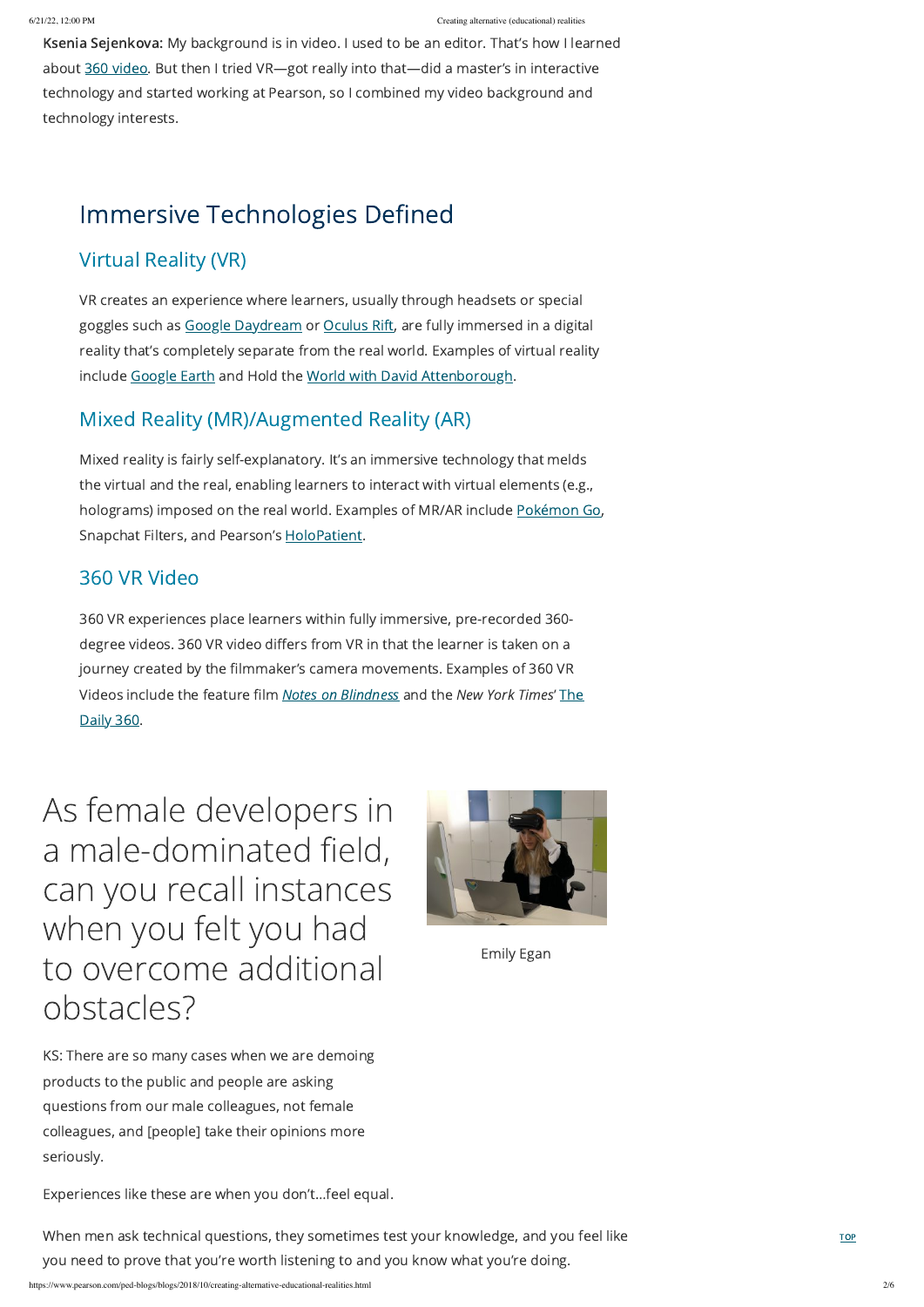**[TOP](#page-0-0)** 

EE: I had the same experience as Ksenia. I've also been wolf whistled at and hit on by men at tech conferences when I'm just trying to talk about the technology—obviously disgusting and annoying.

VR is a field that demands a really diverse range of skills and people from different backgrounds, so if you don't hire men and women, you hold back the entire industry. You need various types of people to innovate and solve problems. By not valuing female developers' work and not having enough women in the field, everyone is losing out.

# What areas do you think it'd be interesting to see VR education expand into?

EE: At the moment, people are experimenting with using it in a lot of different subjects areas. I know I would personally love to see it more in arts and culture and history.

For example, I studied film and art in university and I was studying Dali and there's a VR experience that brings his paintings to life. I thought that was really enriching. It doesn't replace the paintings themselves, but it brings his world to life in a way that no other medium could.

KS: I actually read a lot about education and mental health, because I think this is underlooked. I understand that it's difficult to translate mental illness into VR. But for people who don't suffer from [mental illness], or who don't know that they suffer, it would be completely mind-blowing to experience something…to see the world from the perspective of someone with a mental illness. It would really benefit educating people on those issues.

# What course from secondary school or university would you have loved to have been able to study using VR?

KS: I would say all of them. In particular, I would love to have had chemistry in VR. For example, we never played with substances for health and safety reasons. If you could combine two substances in VR and see what the reaction is, that would be absolutely amazing.

EE: I would have loved to see a VR or a mixed reality experience where you can interact with

an AI character and learn from a person as if they were really there.

For example, you could interview characters or people from history and learn firsthand about their situations, their backgrounds, their stories.

### How do you collaborate with educators and learners to develop products? How does that process work?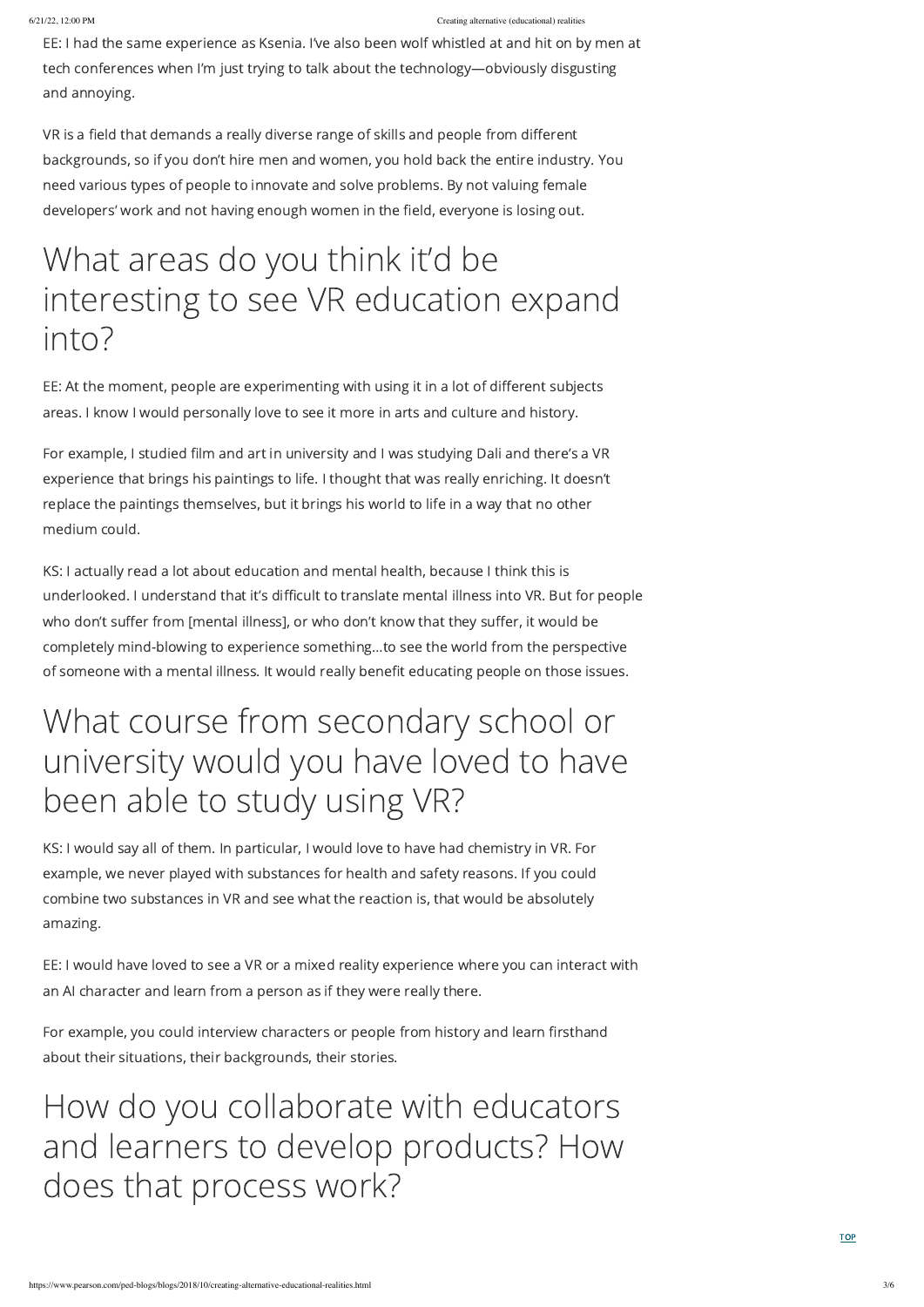KS: We work closely with subject matter experts (SMEs), at every stage of development to make sure that we're building a product that is actually valuable, solves a problem, and teaches.

We usually have weekly work group meetings to ensure that our SMEs look through everything we've done so that it's all correct and there are no mistakes or changes that need to be made in terms of content.

KS: I've only gotten to see it during demos at expos like **[Educause](https://www.educause.edu/)**, which is, of course, not exactly like being in a classroom.

EE: It's kind of a two way relationship with the SMEs because we really need them to create impactful, beneficial products. We work very closely with them from the ideation stage to the final development stage…constantly challenging and asking ourselves, "Okay, is there a reason this has to be in VR? What makes it better by being immersive?"

It was really, really cool to actually see people—students and teachers[—using](https://youtu.be/luvCaUmf5lc) our app and looking at our holograms as if they were real people.

### Have you gotten the chance to see educational products you've worked on being used? If so, what was that like?

EE: Yeah, I recently did. I was lucky enough to assist with an assessment. So we have a mixed reality app called HoloPatient. I took our **[HoloLens](https://www.microsoft.com/en-us/hololens)** to a college where they carried out an individual assessment with nurses in training and had them do a diagnosis of a virtual patient that we had created. They were marked based on how accurate their diagnosis was.

Everyone gave great feedback. There were lots of wows. To see [the app] actually have a real benefit for people—that's so powerful.

More and more companies are getting into VR education products. What makes one product better (i.e.,



# a more effective educational tool) than the other?

KS: We work closely with an SME to make sure that learners actually find [the immersive experience] valuable Also, we have to make sure we are creating an immersive product for a specific reason and ensure Ksenia Sejenkova